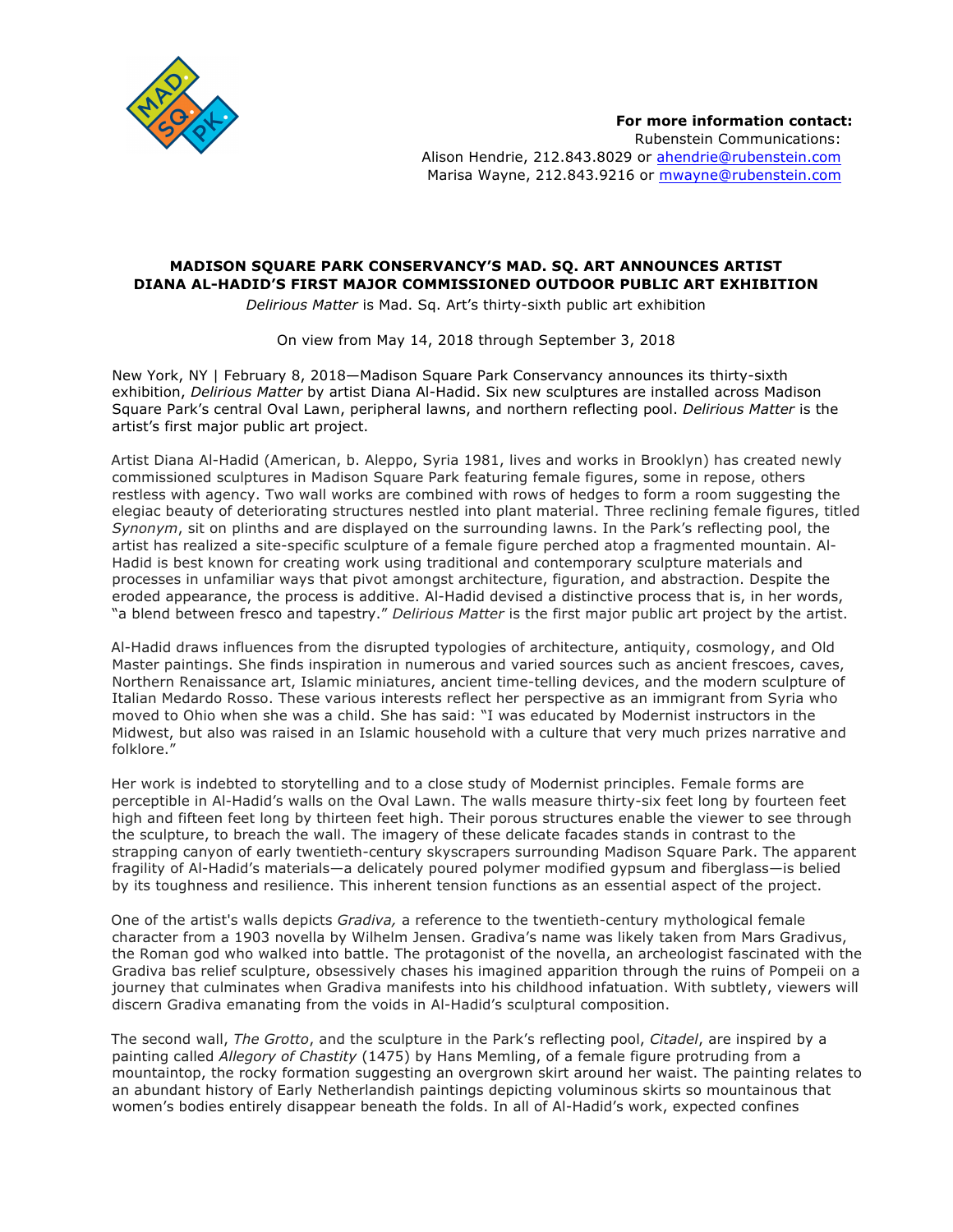between figure and landscape, architecture and site, interior and exterior, painting and sculpture, movement and stasis, are obscured. This confusion of boundaries is an integral part of her work.

*Delirious Matter* is the thirty-sixth outdoor exhibition organized by Madison Square Park Conservancy. The project is organized by Brooke Kamin Rapaport, Deputy Director and Martin Friedman Senior Curator of Mad. Sq. Art, Julia Friedman, Senior Curatorial Manager, and Tom Reidy, Senior Project Manager. Simultaneous to *Delirious Matter's* display in Madison Square Park, the Bronx Museum of the Arts has organized *Diana Al Hadid: Delirious Matter,* an exhibition of Al-Hadid's work. *Delirious Matter* will be on view in the Bronx from May 23–October 14, 2018.

Diana Al-Hadid received a BFA in Sculpture and a BA in Art History from Kent State University (2003), and an MFA in Sculpture from Virginia Commonwealth University (2005). Al-Hadid studied at the Skowhegan School of Painting and Sculpture (2007). She has had solo exhibitions at institutions including Hammer Museum, Los Angeles (2010); Nasher Sculpture Center, Dallas (2011); SCAD Museum of Art, Savannah, Georgia (2013); Weatherspoon Art Museum, Greensboro, North Carolina (2013); Akron Museum of Art, Ohio (2013); Secession, Vienna (2014); NYU Abu Dhabi Art Gallery, United Arab Emirates (2016); and Brown University, Providence, Rhode Island (2016). Group exhibitions include The Bronx Museum of the Arts, New York (2006); Weatherspoon Art Museum, Greensboro, North Carolina (2010); The FLAG Art Foundation, New York (2011); Massachusetts Museum of Contemporary Art, North Adams, Massachusetts (2012); Frederik Meijer Gardens and Sculpture Park, Grand Rapids, Michigan (2012); The Farjam Foundation, Dubai (2014); Pizzuti Collection, Columbus, Ohio (2015); deCordova Museum and Sculpture Park, Lincoln, Massachusetts (2015); and Culture City East of Asia, Tokyo (2016).

Al-Hadid has been a United States Artists Rockefeller Fellow (2009) and a New York Foundation for the Arts Fellow in Sculpture (2009). She has received awards including a Pollock-Krasner Foundation Grant (2007) and a Louis Comfort Tiffany Grant (2009). Her work is included in public collections including deCordova Museum and Sculpture Park, Lincoln, Massachusetts; The Museum of Fine Arts, Houston; Weatherspoon Art Museum, The University of North Carolina at Greensboro; Whitney Museum of American Art, New York; and Virginia Museum of Fine Arts, Richmond, Virginia. Al-Hadid lives and works in Brooklyn.

Madison Square Park's 6.2-acre site welcomes more than 60,000 daily visitors—a richly diverse audience including local residents, families, public school groups and day camps, office workers, students, artists, and international visitors.

Showman Fabricators in Bayonne, NJ worked with the artist and the Conservancy to fabricate *Delirious Matter*.

Diana Al-Hadid said: "I am thrilled to have my first large-scale public project on the lawns and in the reflecting pool of Madison Square Park. This is the first time my work will be made and seen at this scale. It's my largest project by far and my largest audience. It's a tremendous honor to be a part of the incredible history of art in the Park."

Keats Myer said: "We are delighted to bring Diana Al-Hadid's work to Madison Square Park. I am especially excited to view the artist's integration of sculpture with plant materials, a first for our art program."

Brooke Kamin Rapaport said: "I first saw Diana Al-Hadid's magnificent sculpture *Nolli's Orders* several years ago and have continued to observe the significance of her work. Al-Hadid's work summons sculpture and painting, architecture and literature in a beauteous, atmospheric narrative. The opportunity to bring her work to an outdoor site for the first time is gratifying."

A celebrated series of sculpture exhibitions by living artists, Mad. Sq. Art was launched by Madison Square Park Conservancy in 2004 to bring free public art programs to New York. The program has received extensive critical and public attention since its inception and has developed into a world-class cultural institution. Its ambition and scale expands each year alongside an increasingly diverse range of innovative, world-class artists.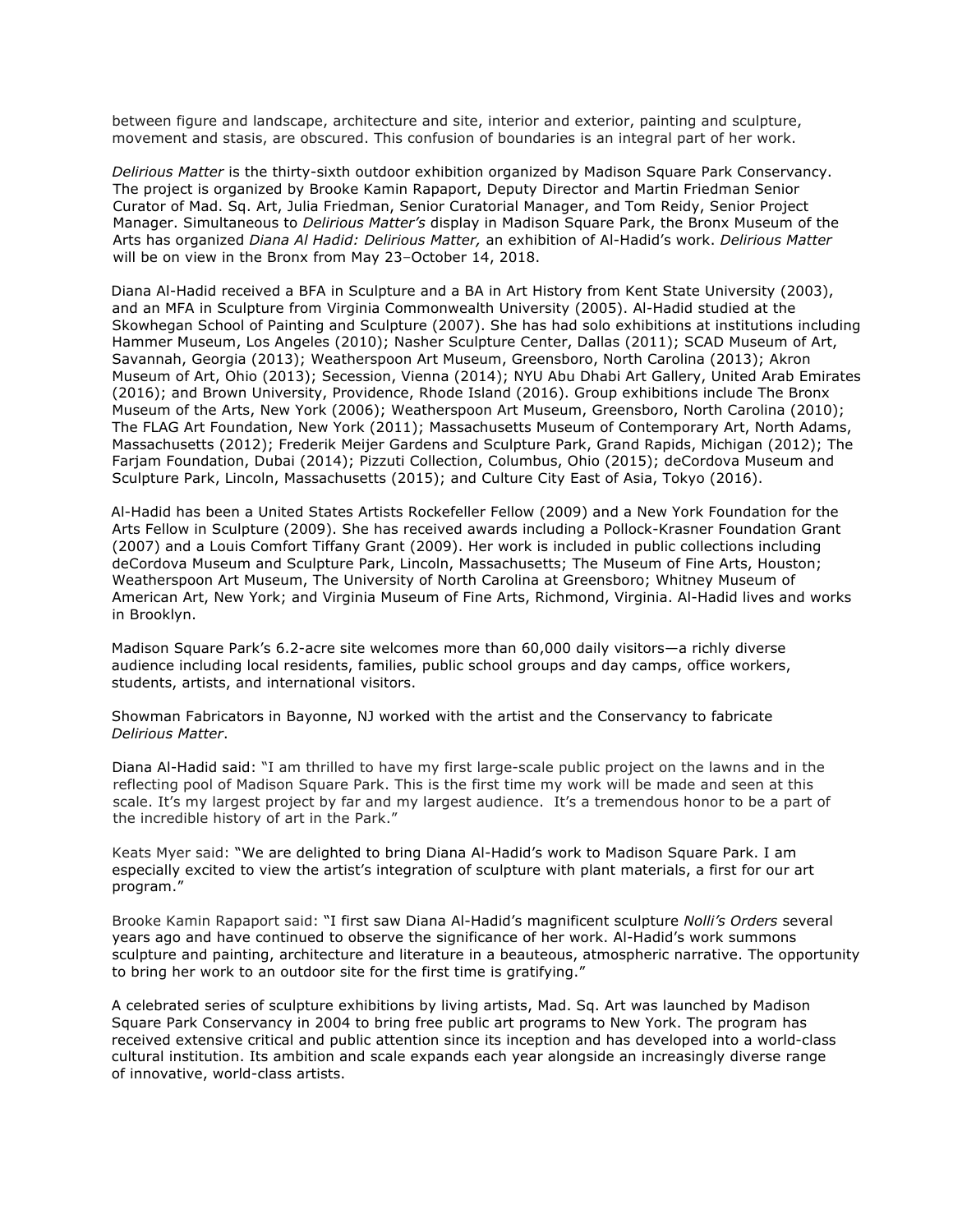Join the conversation on Twitter and Instagram via the hashtags **#MadSqArt**, **#DianaAlHadid**, and **#MadSqDeliriousMatter**. For more information on Madison Square Park Conservancy and its programs, please visit [http://madisonsquarepark.org](http://madisonsquarepark.org/).

#### *Delirious Matter* **Public Programs:**

## **Art Talks**

6pm-7pm May 17: Aruna D'Souza June 14: Nancy Princenthal July 12: Deborah Berke with Justin Davidson August 2: Diana Al-Hadid with Brooke Kamin Rapaport Location: Oval Lawn, Madison Square Park Join in lively discussions with artists and thinkers about *Delirious Matter* and public art.

### **Delirious Library**

12:30pm–2pm Thursday, July 12–August 2 Location: Sol LeWitt Lawn, Madison Square Park A small mobile library curated by the Uni Project, with books about architecture, art history, and ancient literature, will spring up next to Al-Hadid's sculptures. Listen for moments of musical accompaniment by solo performers.

### **Art Tours**

12:30pm–12:45pm Wednesday, May 16–August 20 Location: Oval Lawn, Madison Square Park Explore Delirious Matter up close with members of the Mad. Sq. Art staff.

#### **Delirious Nights**

What We Bring: Stories of Migration June 5, 6pm–7pm Madison Square Park City Lore presents "What We Bring: Stories of Migration," a performance piece that tells the true migration stories of a group of artists and teaching artists whose stories are symbolized by a precious object they or their family brought with them. Their narratives are interwoven with live music and dance.

If There Were a Moon…

July 19, 7pm–8pm

A dance of gesture and image designed to conjure moonlight. The cast features extraordinary dancer and Sufi teacher Felicia Norton, with music by Peter Garland and choreography and costumes by Alice Farley.

## Paper Plate Party

#### August 7, 6pm–8pm

Mad. Sq. artist Diana Al-Hadid will host a paper plate creation station. As a youngster, Al-Hadid would construct Halloween costumes from paper plates with her mother. This experience was one of the first material experiments from which she learned. All are invited to join the artist in creating your own costumes and pieces of clothing, as well as contributing to a large collaborative effort made from paper plates.

#### **About Mad. Sq. Art and Madison Square Park Conservancy:**

Mad. Sq. Art is the free, contemporary art program of Madison Square Park Conservancy. Since 2004, Mad. Sq. Art has commissioned and presented thirty-five premier installations in Madison Square Park by acclaimed artists ranging in practice and media. Mad. Sq. Art has exhibited works by artists including Bill Beirne, Jim Campbell, Tony Cragg, Richard Deacon, Mark di Suvero, Kota Ezawa, Rachel Feinstein, Teresita Fernández, Bill Fontana, Ernie Gehr, Orly Genger, Sandra Gibson & Luis Recoder,